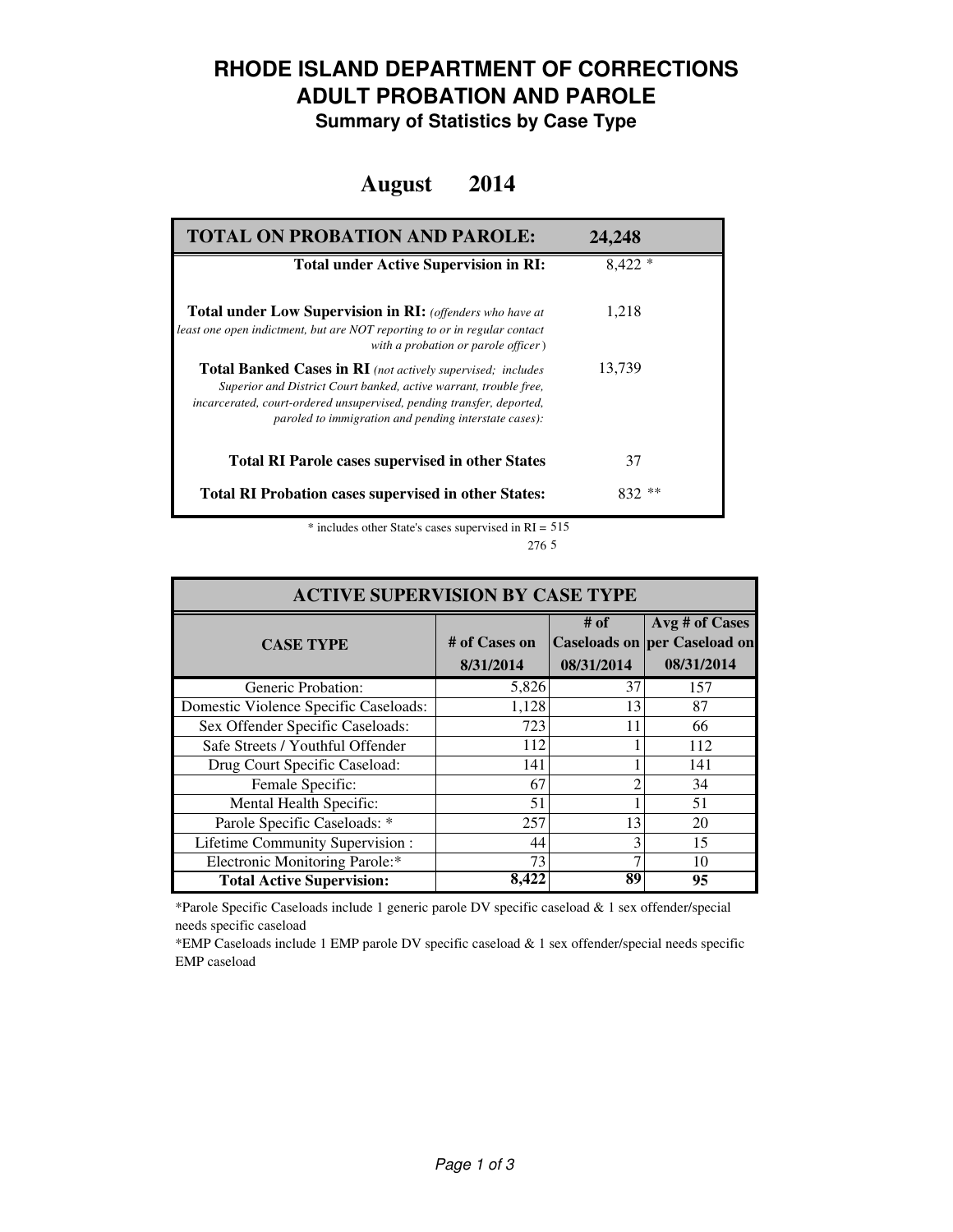# **RHODE ISLAND DEPARTMENT OF CORRECTIONS ADULT PROBATION AND PAROLE**

**Summary of Statistics by Case Type**

| NEW CASES AND CLOSED CASES BY CASE TYPE <sup>-1</sup> |                                                |                                                  |                                               |                                          |
|-------------------------------------------------------|------------------------------------------------|--------------------------------------------------|-----------------------------------------------|------------------------------------------|
| <b>CASE TYPE</b>                                      | <b>New Cases</b><br>During the<br><b>Month</b> | <b>Total New</b><br><b>Cases CY14</b> During the | <b>Cases</b><br><b>Closed</b><br><b>Month</b> | <b>Total Cases</b><br><b>Closed CY14</b> |
| Generic Probation:                                    | 310                                            | 2535                                             | 150                                           | 1,346                                    |
| Domestic Violence Specific Caseloads:                 | 70                                             | 524                                              | 40                                            | 281                                      |
| Sex Offender Specific Caseloads:                      | 17                                             | 106                                              |                                               | 29                                       |
| Safe Streets / Youthful Offender                      |                                                | 12                                               |                                               | 3                                        |
| Drug Court Specific Caseload:                         |                                                | 46                                               |                                               | 14                                       |
| Female Specific:                                      | 0                                              | 0                                                |                                               | 3                                        |
| Mental Health Specific:                               | 0                                              | 0                                                |                                               | 5                                        |
| Parole Specific Caseloads: *                          | 16                                             | 128                                              |                                               | 20                                       |
| Lifetime Community Supervision:                       |                                                |                                                  |                                               |                                          |
| Electronic Monitoring Parole:*                        | 8                                              | 73                                               |                                               | 46                                       |
| <b>Total for Active Supervision Cases:</b>            | 432                                            | 3,435                                            | 206                                           | 1,748                                    |

<sup>1</sup>This chart excludes all cases assigned to the MSU, regional low supervision or warrant, District Court incarcerated cases and court-ordered unsupervised cases. It also does not include any cases transferred from one caseload to another EXCEPT cases transferred from caseload 196 - Probation Hold status.

| <b>BANKED CASES</b> (not actively supervised)                      |                          |           |  |
|--------------------------------------------------------------------|--------------------------|-----------|--|
| <b>CASE TYPE</b>                                                   | # of Cases on 08/31/2014 |           |  |
| <b>Minimum Supervision Unit (Superior Court Cases) Total:</b>      |                          | 10,289    |  |
| Trouble Free/Active Warrant Cases:                                 | 7,588                    |           |  |
| Court Ordered Unsupervised Cases:                                  | 292                      |           |  |
| <b>Incarcerated Cases:</b>                                         | 1,981                    |           |  |
| <b>Deported Cases:</b>                                             | 428                      |           |  |
| <b>District Court Administratively Banked Cases Total:</b>         |                          | 2,935     |  |
| <b>District Court Incarcerated Cases Total:</b>                    |                          |           |  |
| District Court court ordered unsupervised cases Total:             |                          | 76        |  |
| <b>Cases Paroled to Immigration or Another Jurisdiction:</b>       |                          | <b>10</b> |  |
| Active Parole Warrants (not included in active supervision totals) |                          | 41        |  |
| <b>Regional Probation Warrant Cases:</b>                           |                          | 313       |  |
| <b>Transfer Pool Cases:</b>                                        |                          | 73        |  |
| <b>Others States Cases Pending RI Interstate Acceptance:</b>       |                          |           |  |
| <b>Banked Total:</b>                                               |                          | 13,739    |  |